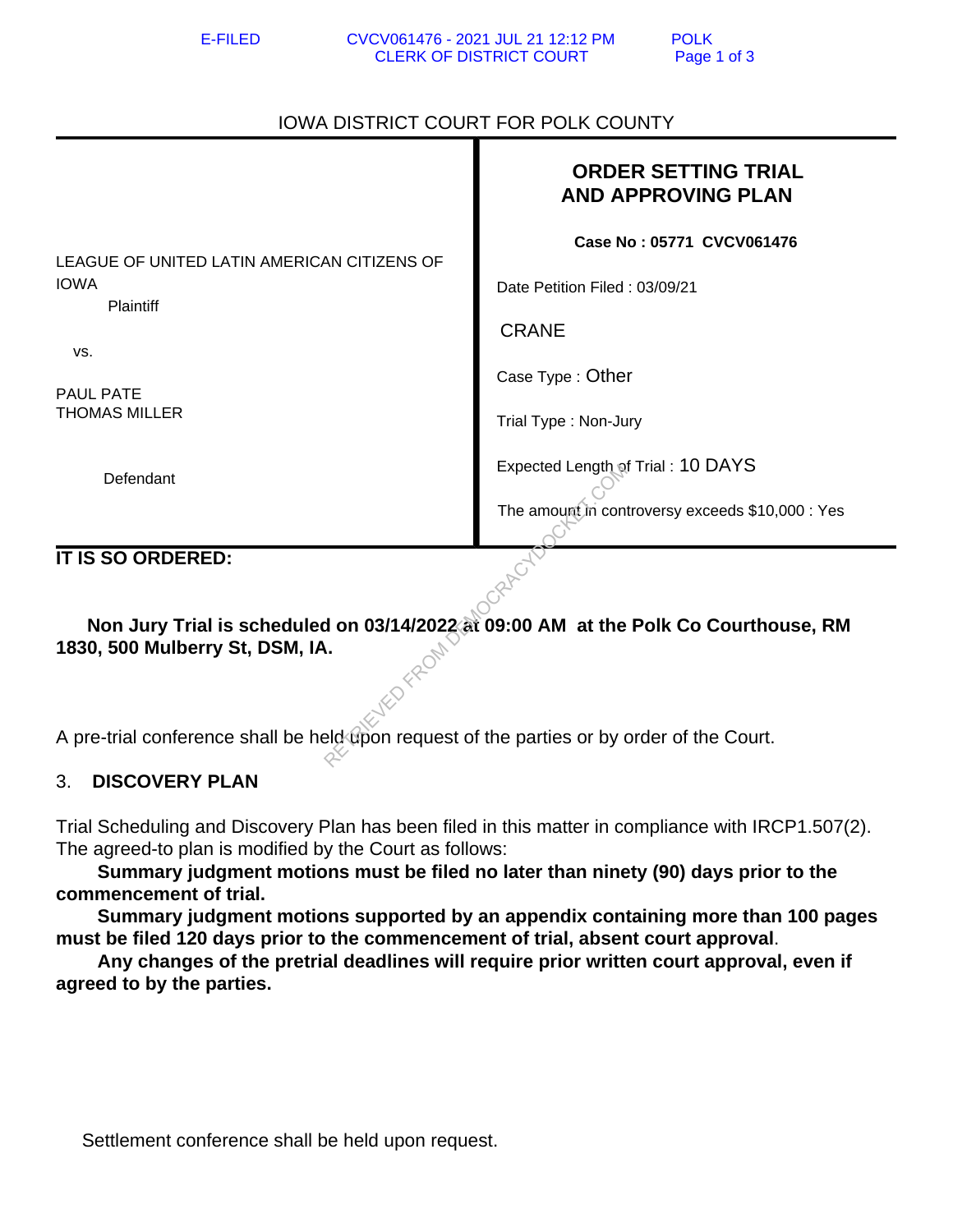E-FILED CVCV061476 - 2021 JUL 21 12:12 PM POLK<br>CLERK OF DISTRICT COURT Page 2 of 3 **CLERK OF DISTRICT COURT** 

Dated : 07/21/21

 $5c$ tso $3c$ tso $3c$ tso $3c$ tso $3c$ tso $3c$ tso $3c$ tso $3c$ 

If you need assistance to participate in court due to a disability, call the disability coordinator at (515) 286-3394 or information at https://www.iowacourts.gov/for-the-public/ada/. Persons who are hearing or speech impaired may call Relay Iowa TTY (1-800-735-2942). **Disability coordinators cannot provide legal advice.**

RETRIEVED FROM DEMOCRACYDOCKET.COM